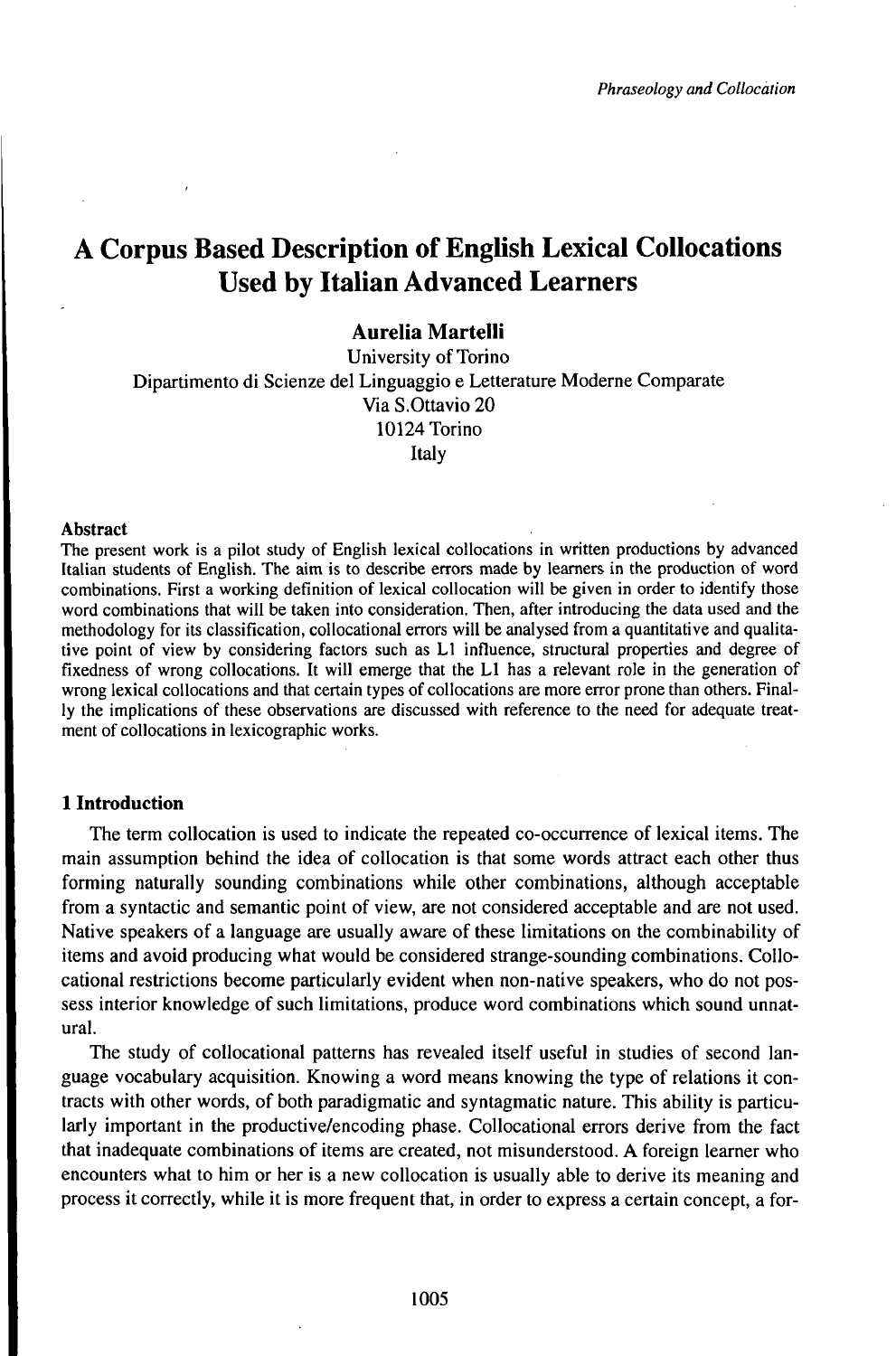eign student will recur to lexical sequences that are not acceptable in the second language. Research in second language acquisition has recently focused on designing teaching materials that provide students with exhaustive information on the way in which a certain word may combine with other words. As far as lexicographic works are concerned, all the most recent editions of bilingual as well as monolingual learners' dictionaries include detailed information on the most frequent collocates of entry words and indicate limitations on the combinability of lexical items.

One of the most problematic aspects in dealing with collocations in a foreign language is selecting those combinations which should be the object of description and teaching. An important step to be taken in order to answer this question is to study the collocation mistakes made by learners, in order to identify the difficulties learners have in using collocations.

The present paper explores the problems of Italian advanced learners of English in the production of collocations. It presents a pilot study carried out on a small portion of the Italian component of the "International Corpus of Learner English, ICLE".<sup>1</sup> First a working definition of lexical collocation will be given in order to identify those word combinations that will be taken into consideration and to exclude all other lexical combinations (idiomatic word combinations, colligation patterns, phrasal verbs) which will not be part of the study. Secondly, the data analysed will be presented and the methodology for tagging and classifying collocational errors will be explained. Finally, the collocational errors retrieved from the corpus will be classified and described and some general observations will be made regarding the nature of collocation mistakes in learner English.

### **2 Defining collocations**

It is difficult to provide a precise definition of the term "collocation". Within the field of phraseology terminology has been proliferating and in the last decades a number of terms have been introduced to describe all sorts of phraseological phenomena, including collocations.<sup>2</sup> The result is a set of similar terms that describe different types of word combinations (e.g idioms, lexical phrases, prefabs and pragmatic formulae). In particular, many different definitions have been provided for "collocation", and it is clear that not all scholars use the term to designate the same phenomenon. As Bahns points out (1993:57) "regrettably, collocation is a term which is used and understood in many different ways".

The term lexical collocation is used in the present paper to indicate a combination of items belonging to open classes (this excludes all grammatical combinations) which seem to 'attract' each other and establish a relation of co-occurrence along the syntagmatic axis. A word combination will be considered a collocation if the items which constitute it are limited

<sup>1</sup> For general information on the ICLE project see Granger et al. (2002). For detailed information on the Italian component of the ICLE see Prat Zagrebelsky (2004).

<sup>2</sup> Among the most important studies in the area of phraseology see Yorio (1980), Alexander (1984), Cowie (1998), Nattinger and DeCarrico (1992), Lewis (1993, Fernando (1996), Moon (1997).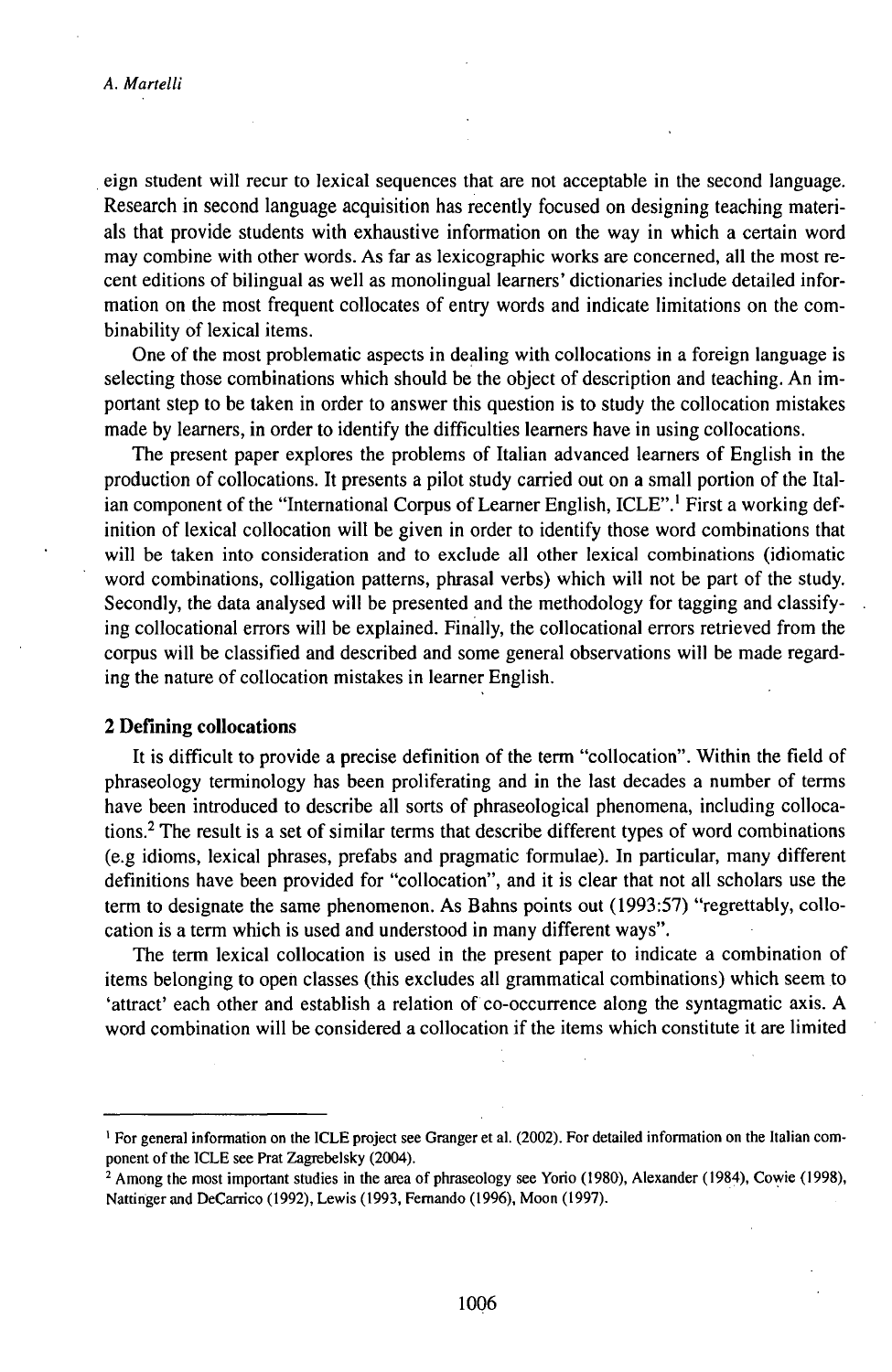in their commutability, subject to syntactic variation (therefore not necessarily adjacent to each other) and semantically transparent (this excludes all idiomatic combinations).

 $\sim 10^{-1}$ 

#### **3 Studying learner collocations**

The analysis of collocational errors can provide interesting insights for the study of learner interlanguage as well as applications in the compilation of reference works for students, especially bilingual and monolingual learners' dictionaries. The present study attempts to contribute to the discussion of learner difficulties in the production of collocations by analysing collocational errors made by Italian advanced learners of English. Whereas previous research on non-native collocation production has relied almost exclusively on elicitation tests and translation exercises (Nesselhauf 2003), this study analyses authentic natural production data.

#### *3.1 Data collection*

The data analysed consists in 30 essays taken from the Italian component of "The International Corpus of Learner English" (henceforth ICLE-IT)<sup>3</sup> for a total of about 20,000 words. Essays are argumentative in nature and have been written by university students in their final year of study. In order to ensure uniformity in the data chosen for the analysis, only essays having the following characteristics have been chosen: all essays have been written by students whose mother tongue is Italian; all essays have been written with the aid ofreference tools; all essays have been written under exam conditions.

#### **3.2 Classification procedure**

All the essays were read and tagged manually for collocational errors. In the first phase of the tagging procedure all the collocations considered wrong or strange-sounding were added the tag [W]. This included collocations whose acceptability was in doubt. In the second phase of the procedure a second tag was added according to the part of speech involved in the generation of the incorrect combination. The following tagset was the result:

- [W][Adj] wrong choice of adjective for a noun, i.e *animated discussion*.
- *'* [W][V] wrong choice of verb for an object or subject noun, i.e *obtain a goal.*
- \* [W][Adv] wrong choice of adverb for a verb, i.e *openly manifest.*

\* [W][Ex] the entire expression, realised through an "apparent" collocation is wrong, i.e. *drawing the threads.*

There were cases in which the boundary between strange-sounding collocations and incorrect collocations appeared subtle and determining the acceptability of a word combination proved rather problematic. In these cases two strategies were adopted to verify whether a

<sup>3</sup> ICLE-IT consists in 392 essays for a total of about 227,000 words. Most essays (252) are produced in exam conditions, therefore with a time limitation. Reference tools have been used in 388 essays. The topics vary and are usually controversial issues such as gun ownership, artificial insemination, juvenile crime, crime punishment.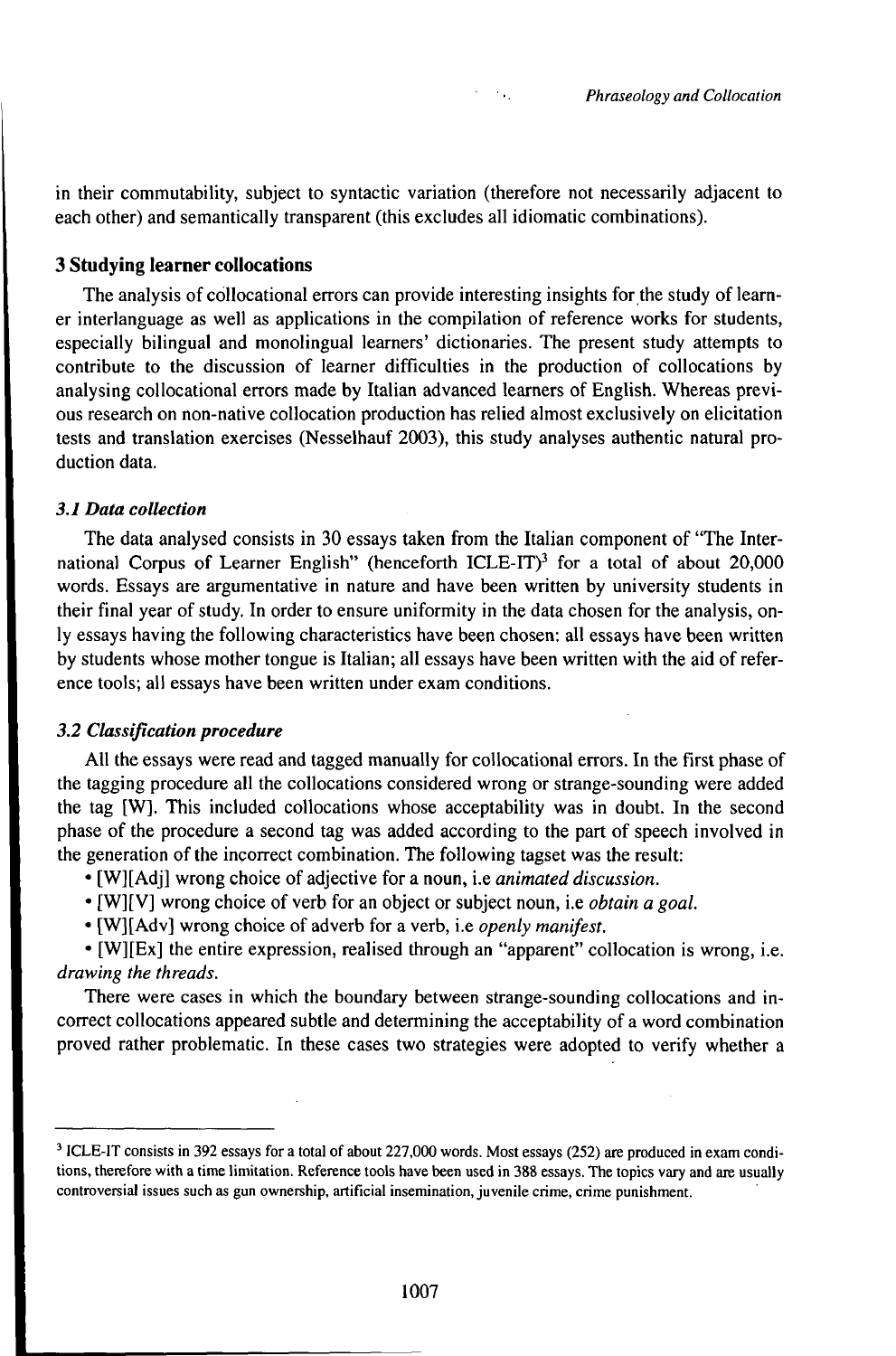collocation should be tagged as wrong or not. First, native speakers were asked whether they considered a specific collocation acceptable or not, and in case of a negative answer they were asked to suggest a correct version.<sup>4</sup> Secondly, word combinations whose acceptability was in doubt were checked in a large corpus of native English, the British National Corpus.

#### **4 Results**

In the thirty essays tagged for this pilot study the total number of collocational errors is 105. Of these 0 are adverb + verb collocations, 6 are collocations in which the entire expression is involved, 50 are adjective + noun collocations, 45 are verb + noun collocations. In the following sections the individual error categories will be described.

## *4.1 Adverb + verb collocations*

Initially some adverb + verb combination (6) were found which were perceived as being unusual, for example *openly manifest, lawfully help.* However, both native speakerjudgment and corpus evidence revealed that such combinations, although not very frequent and familiar sounding, cannot be considered unacceptable and erroneous. The result is that no wrong adverb + verb combinations are present in the 30 essays under examination.

This observation may be misleading and should not be misinterpreted. The absence of this type oferror may be due to an avoidance strategy: students, feeling unsure about how to combine a verb with an adverb in an appropriate way, may choose to avoid expressing a certain concept though this type of word combination and use other linguistic strategies, for example prepositional phrases.

Thus, no relevant conclusion can be drawn about adverb + verb collocations in learner writing, but some suggestions can be given for further research. First of all, the entire corpus should be tagged for collocational errors to verify whether this collocational category is really less error prone than others. Secondly, the number of this type of error should be analysed also in relation to the different strategies for verb modification in order to verify whether student prefer to modify verbs by recurring to other linguistic devices.

#### *4.2 Collocation errors involving whole expressions*

This type of error occurs when a student "invents" a collocation which to him or her sounds plausible thus creating a word combination which does not exist in English. Substituting one of the two constituents therefore does not correct the combination which must be substituted by a completely different expression. Following are some examples (the underlined parts indicate the erroneous collocation): *The program is stoppedfor commercial informations...: In order to sell more copies or rise television shares...: Drawing the threads of this discussion together...*

<sup>4</sup> The native speakers consulted were: Shan Hirst, Flo Ullmann, Chris Owen and Fiona MacWilliam, lectors at the Faculty of Foreign Languages, University of Torino.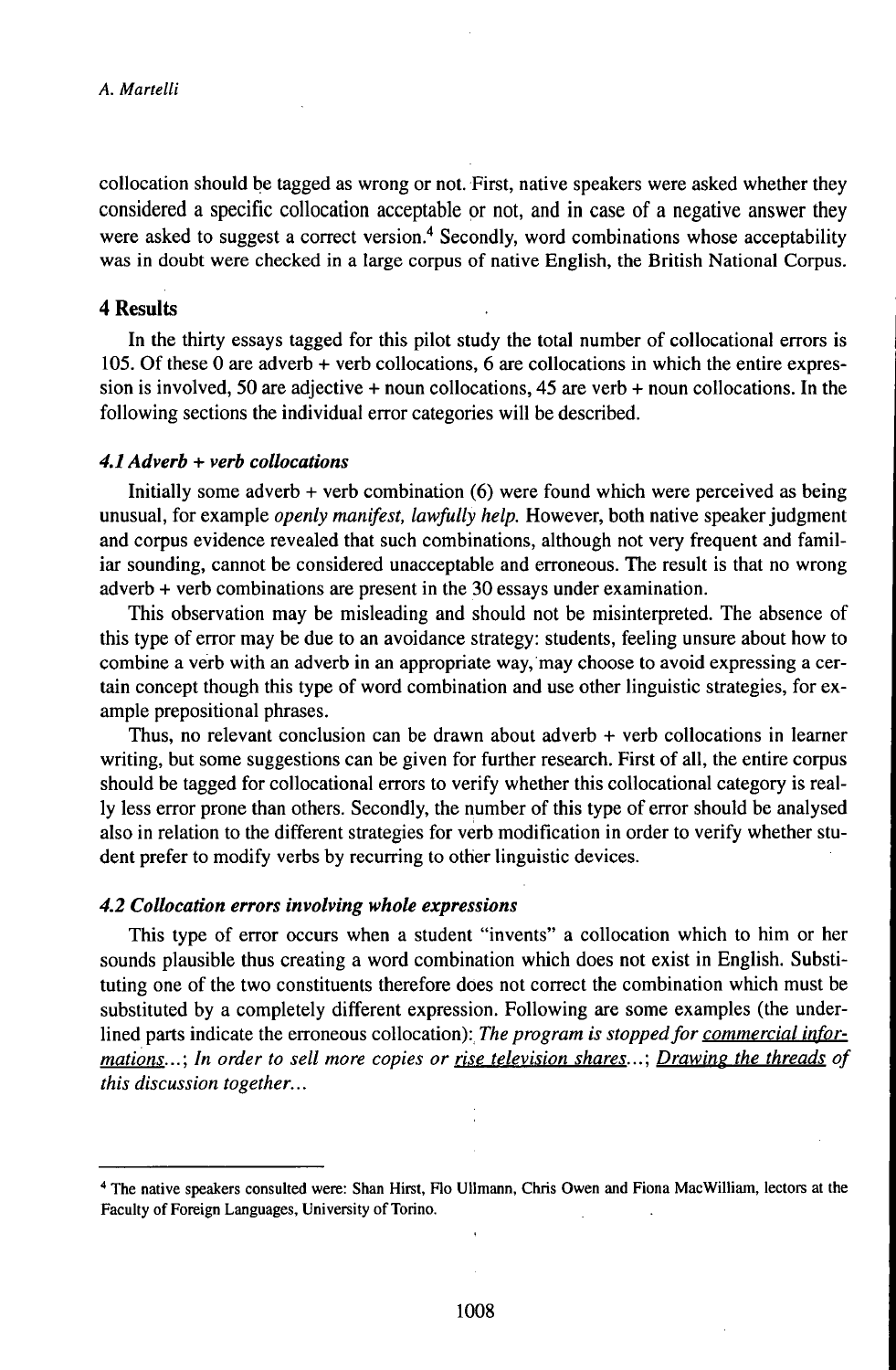In the first example the correct version would be simply the word *commercials* or *advertisements.* In the second example the correct version would be *to increase television audience.* In the third example the expression *in conclusion* would be more appropriate. In all these examples the influence of the first language (Italian) is very strong. *Commercial informations* is a direct translation of the Italian *informazioni commerciali.* The combination *television shares* is directly taken from Italian in which the word *share* is a widely accepted and frequently used Anglicism to indicate the portion of audience that watches a certain TV show. *Drawing the threads* is an obvious literal translation of the Italian expression *tirare le fila.* 

#### *4.3 Adjective + noun collocations*

There are 50 adjective + noun collocations considered wrong in the subcorpus analysed. Two important features emerge form the observation of the data. First of all, most erroneous adjective + noun collocations are lexical combinations which involve a medium degree of restriction. Following are some examples (the underlined items represent the wrong collocation): *...a stable relationship can grant the right affectional environment*...; *Juvenile crime has become* a *world problem...; ... unable to give his child an appropriate education ...; Another long debated reason is...;* ...*if there would be <u>tight conditions</u> for <i>obtaining a gun licence...*

All the nouns in the examples above have a medium to low degree of restriction, meaning that they can combine with a relatively large range of adjectives. However, the adjectives chosen by the students do not belong to such range. The choice of the wrong adjective is probably caused by the fact that this type of restriction is arbitrary, i.e. not motivated semantically. The reason why the combination *tight conditions* is considered unacceptable while *strict conditions* is considered acceptable is not the result of the semantic features of the two adjectives, but of a somewhat arbitrary convention of the language. It seems therefore that a problematic area for students is represented not by fixed or almost fixed combinations *(auburn hair, avid reader)* but by those word combinations which involve a medium degree ofrestriction.

Another observation is that in many cases the mistake can be attributed to L1 influence. Following are some examples: The most dramatic problems of nowadays society...; ...a mat*uration ofthe collective conscience...: ...ifIpersonally analyse the nowaday situation...: ...has been regarded as a step toward an eventual disarmament...* ; ...*the presence of gratuitous violence...: ...this gave rise to a quite animated discussion..*.In generating these adjective+ noun collocations students have been influenced by the Italian expressions *società di oggi/odierna, coscienza collettiva, situazione odierna, l'eventuale disarmo, violenza gratuita, discussione animata.*

#### *4.4 Verb + noun collocations*

Word combinations belonging to this category are composed of a verb and a noun as either direct object complement or subject complement. There are 46 wrong verb+noun collocations in the subcorpus analysed. Similarly to adjective + noun collocations, many verb +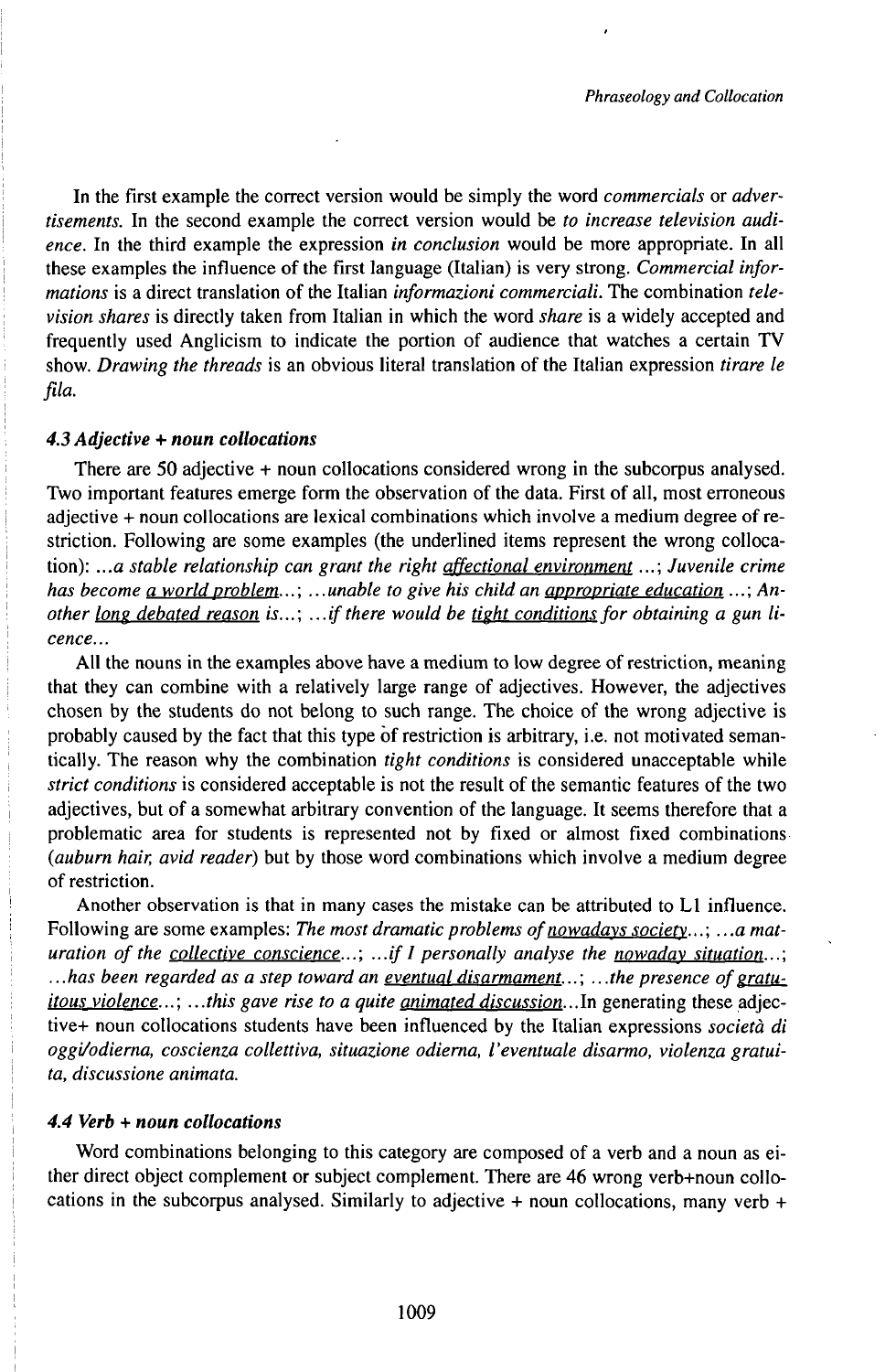noun .collocational errors involve combinations in which there is a limited degree of restriction, i.e combinations in which the noun can be combined with a somewhat wide (although not unlimited) set of verbs. Following are some examples: *A 65 year old married woman undertook artificial insemination...* ; .. *.cloning opens eood opportunities for human beings...* ; ... *This power which is carried out by institutions...* ; The correct choice of the verb to combine with the noun in the collocation would háve been: *to undergo artificial insemination, to offer good opportunities, to exert power.*

Generally speaking, we can say that there are two trends identifiable in verb + noun collocations. First of all, most wrong verb + noun collocations belong to the category of creation/activation collocations (Benson et al. 1986). This term indicates collocations composed of a verb indicating a process of creation or activation and of a noun, for example *compose music, reach a verdict, set an alarm.* Following are some examples of errors in the production of creation/activation collocations: *...thé government can create more severe punishment: Artificial insemination has created astonishment...: This situation has arisen manv polemics...;* ...the use of guns *provokes* a high rate of death...; The correct verbs to choose would have been *inflict punishment, generate astonishment, give life to a polemic, cause a high rate of death.* 

The second observation regards the fact that the learner's L1 plays an important role in determining the production of wrong collocations. Following are some examples of collocational errors influenced by Italian: *Parents must take precautionary actions, following their children in an age...; They have whatever they want so they do not prove emotions...: ...A solution to contain iuvenile criminalitv...: ...top models would like to conduct a more common life...: ...the decision has to be weighted up..:: ...to do something else like to order the room...* ; ... *to help these women realize their hopes...* ; ...*social institutions can give successful results...All* these verb + noun combinations have been generated with the Italian counterpart clearly in mind: *seguire i bambini* (in the sense of "to look after children's growth"), *provare emozioni, condurre una vita, soppesare una decisione, ordinare una stanza, realizzare i propri sogni, dare dei buoni risultati.*

#### **5 Conclusions**

Two areas that seem particularly prone to errors are adjective + noun collocations and verb + noun collocations. In both cases the collocations more frequently misproduced are combinations involving a low degree of restriction. It seems therefore that learners are more aware of word combinations in which a verb or a noun can be combined with a limited set of items (fixed combination). This is probably due to the fact that, in virtue of their highly limited combinability, such collocations are signalled to students explicitly in teaching materials and during class work. Another feature which is common to both categories of error is that L1 influence plays an important role in generating wrong word combinations. It is interesting to compare these results with data regarding students of different mother tongue. For instance, research on verb + object noun collocations by German mother tongue learners has shown that, also in this case, the degree of restriction and the influence of the L1 play an important role in collocation production (Nesselhauf, 2003).